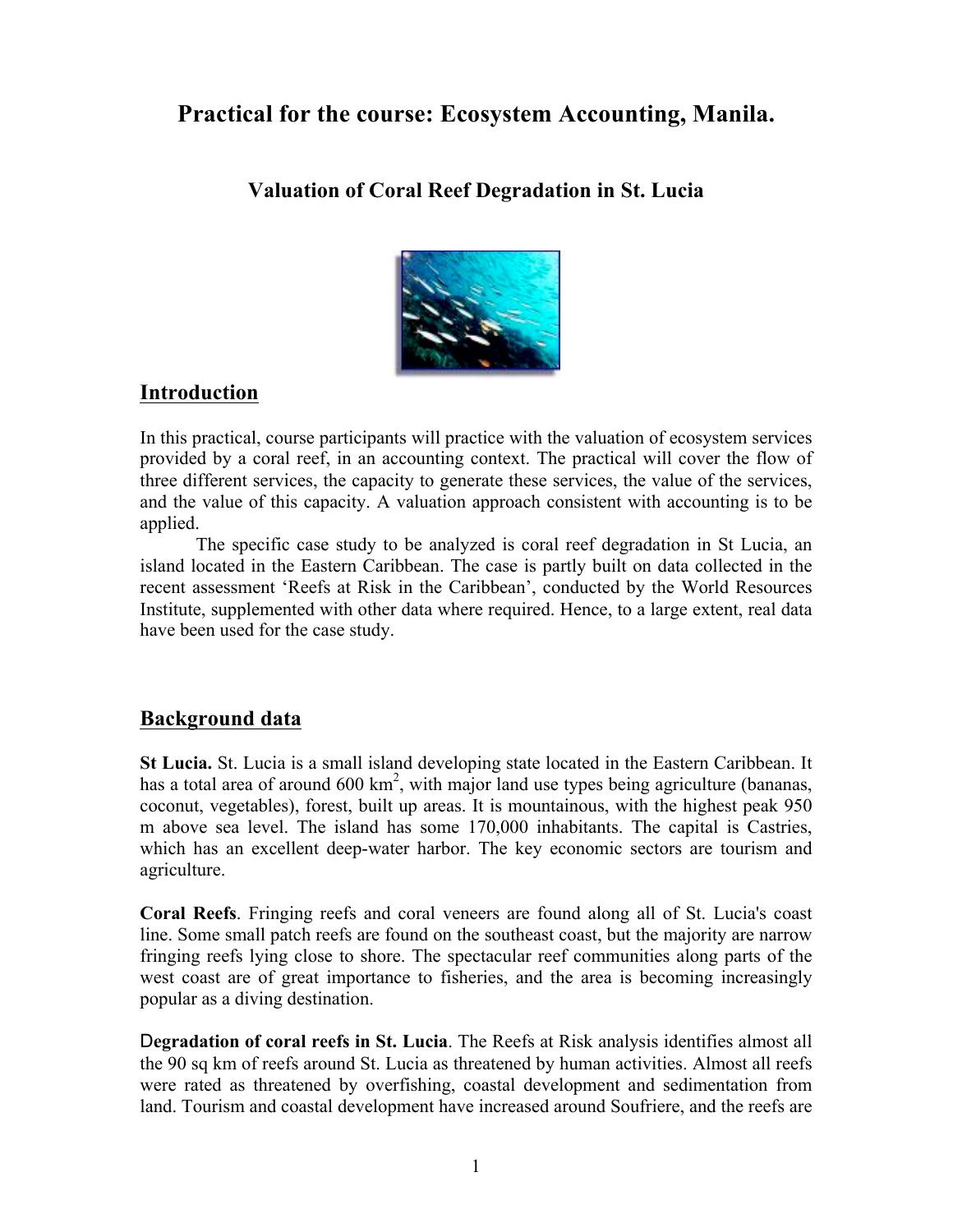under pressure from increasing populations along the coast. The analysis showed all the reefs to be threatened by sedimentation. About 40 percent of reefs were also rated as threatened by marine-based pollution. Degradation of reefs is accelerated by an increasing frequency of tropical storms and hurricanes in the Caribbean. Tropical Storm Debbie in 1994, one of the hardest to hit St. Lucia in recent decades, caused landslides and erosion that resulted in heavy siltation from runoff. There has been a high incidence of white band disease on reefs, in particular in the Soufriere Marine Management Area (SMMA), for instance in the years 1997-1998 a loss of living coral of over 3 percent was recorded.

| Status of the Reef            | <b>Share</b> |
|-------------------------------|--------------|
| Healthy, low threat           | 10%          |
| Medium threat                 | 50%          |
| Highly degraded, high threat, | 40%          |
| $\sim$                        |              |

Table 1. Coral reef degradation in St. Lucia

Source: WRI, 2007

The following services have been selected for this case study: (i) fisheries; (ii) tourism; and (iii) coastal protection. A brief description of each service is provided below.

**Fisheries.** Fishing comprises recreational fishing, local artisinal fishing (in particular lobster and reef fish), and commercial large-scale fishing in territorial seas (the latter in particular from overseas trawlers). The reefs are especially important for supporting local fisheries. The protection of certain gradually declining marine species populations such as turtles, larger reef fish, conch, and sea urchins has promoted the imposition of marine protected areas with certain zones where no fishing is allowed.

**Tourism.** As in most Caribbean countries, Tourism is one of the key economic sectors of St. Lucia. Preliminary data indicate that gross tourism revenue was US\$782.1 million in 2006. Key attractions are the beaches, coral reefs and natural parks. Castries also has one of the most easily accessible deep-water harbors, and cruise ships frequently arrive. Tourist arrivals in St. Lucia are shown in Table 2.

| Tourists staying overnight      | 320,510 |
|---------------------------------|---------|
| Cruise Ship Arrivals            | 359,593 |
| <b>Yacht Passenger Arrivals</b> | 25,355  |
| <b>Total Visitor Arrivals</b>   | 705,458 |

Table 2. Tourism arrivals in St. Lucia 2006 (Government Statistics)

**Coastal protection**. Using data on shoreline and coral reef location, and identifying coastline within 2 km of a mapped coral reef as "protected" by the reef, the "Reefs at Risk study estimated that coral reefs protect about 21 percent of the 158 km coastline of St Lucia. The significance of the ecosystem service depends on the extent and depth of the coral reef, the risk of tropical storms and high energy wave action, and the amount of built-up capital available on shore.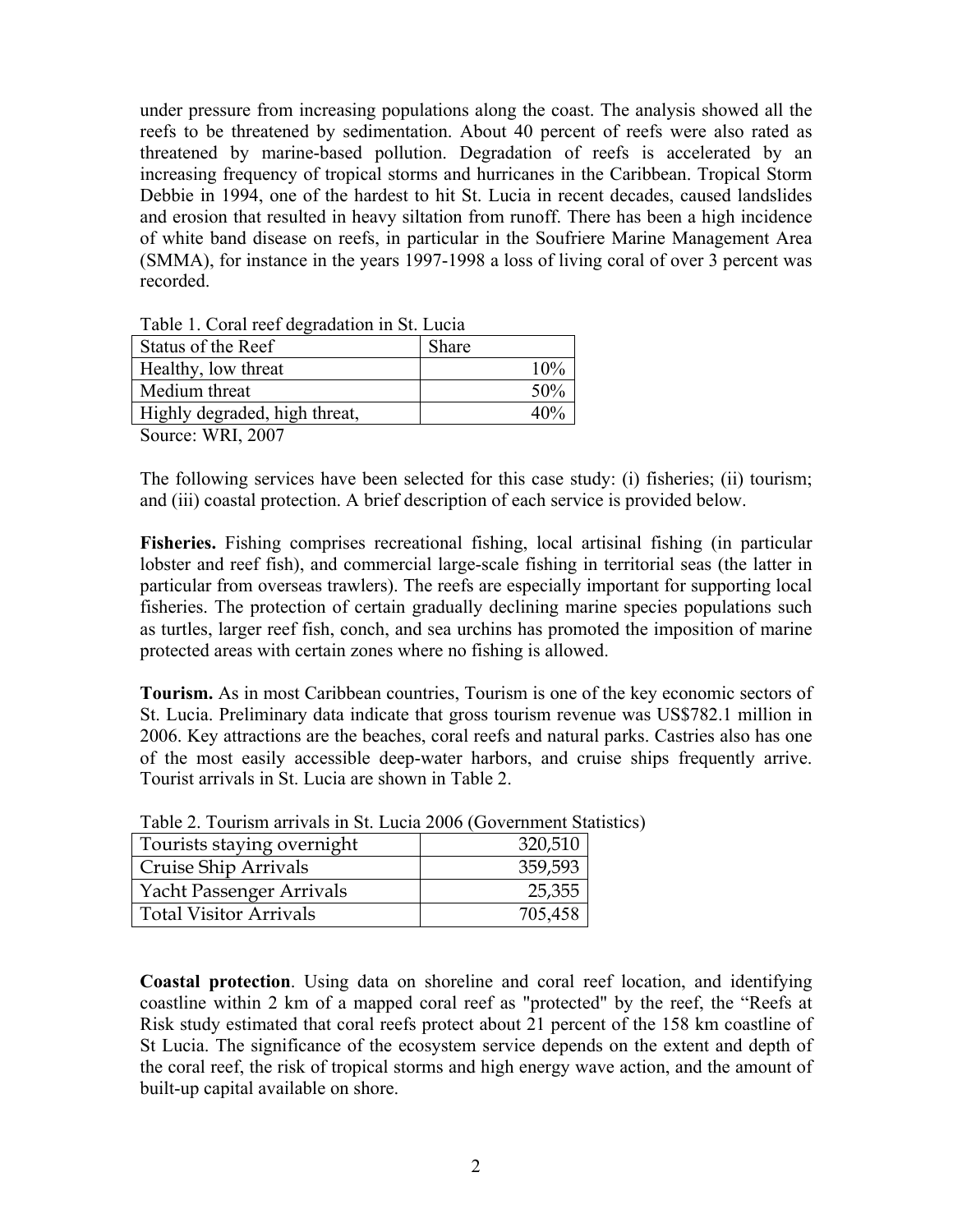As for St. Lucia, although the island is generally mountainous, there is a strong concentration of buildings and capital on the relatively narrow coastal strip, in particular in the northwest of the island. Coral reefs can provide coastal protection by mitigating wave action.

### **Biophysical assessment of ecosystem services**

**Question 1**: Please identify indicators that can be used to describe, in physical terms, the three services provided by coral reefs, as well as indicators to describe the capacity of the coral reefs to generate these services.

Now you will quantify these three services, for which you need additional data.

**Fisheries.** Previous studies of the productivity of coral reef fisheries in the Caribbean provide guidelines for determining productivity on healthy and degraded coral reefs. Fisheries productivity on Caribbean coral reefs overall ranged between 0.5 and 5.0 mt/sq km/yr. Degraded coral reefs produced much less, averaging between 17 percent and 44 percent of the productivity of healthy reefs. For your estimate, use the following productivity coefficients (Table 3). The actual fish production in St Lucia (excluding aquaculture) is 1625 metric ton  $(CREM<sup>1</sup>, 2014)$ . For the purpose of this practical, it is assumed that 10% of this is harvested on the coral reefs.

|  | Table 3. Reef Productivity |
|--|----------------------------|
|--|----------------------------|

| Status of the Reef  | Productivity metric tonne/sq km/yr. |
|---------------------|-------------------------------------|
| Healthy, low threat |                                     |
| medium threat       | $2.3 - 2.9$                         |
| high threat,        | $0.7 - 1.7$                         |

Source: WRI, 2007.

**Question 2**: What is the flow of the ecosystem service 'provisioning of fish', and what is the capacity of St Lucian coral reefs to support fisheries ?

**Tourism**. One of the key motivations for tourists to visit the country is the availability of coral reefs for diving and snorkeling. Scuba divers look for high-quality coral reef habitats (as indicated by live coral coverage), coral and fish diversity, and water clarity. Divers make up about 10 percent of all (overnight stay) visitors but contribute about 17 percent of all tourism revenue. Because of the interest of divers in seeing healthy coral reefs not affected by bleaching and with high biodiversity, coral reef degradation will impact the number of tourist arrivals. Relating coral reef conditions and divers is difficult, and a certain lag may occur between degradation and reduction of visitor numbers.

 <sup>1</sup> http://www.caricom-fisheries.com/Members/MemberStates/StLucia/tabid/78/Default.aspx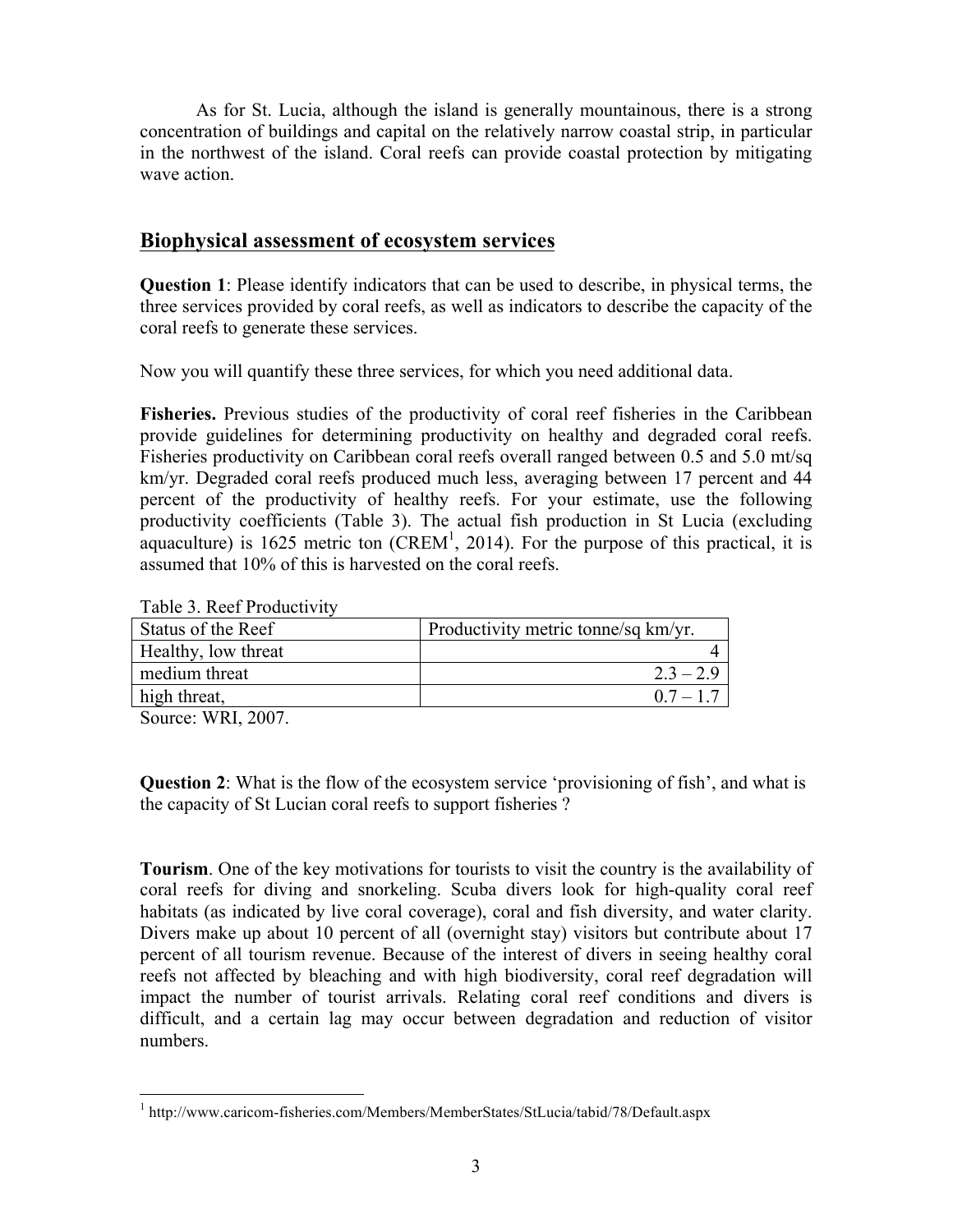**Question 3**: Calculate the flow of this service in physical terms, expressed as number of overnight stays that can be attributed to diving opportunities provided by coral reefs. Assume that Yacht passengers do not engage in diving, for the purpose of this practical. What would be the capacity to support diving tourism?

**Coastal Protection.** Coral reefs protect around 21% of the total coastline of 158 km. In order to assess the benefits resulting from this service provided by coral reefs, it is necessary to link degraded reefs to development areas. In high development areas, the economic costs of reef degradation will be considerably higher. Table 4 shows a crosstabulation for the whole Caribbean from WRI (2007), adjusted for St. Lucia.

|           | Table 4. Shoreline Classified by Closest Coral Reef's Development and Threat Levels |  |  |  |
|-----------|-------------------------------------------------------------------------------------|--|--|--|
| (percent) |                                                                                     |  |  |  |

|                                          |              | <b>Status of Nearest Reef</b> |        |                    |              |
|------------------------------------------|--------------|-------------------------------|--------|--------------------|--------------|
|                                          |              | Healthy                       | Medium | Highly<br>degraded | <b>TOTAL</b> |
| Development Low<br>level<br>of shoreline |              | 14                            | 9      | 16                 | 39           |
|                                          | Med          | 2                             |        | 28                 | 37           |
|                                          | High         | 0                             |        | 22                 | 24           |
|                                          | <b>TOTAL</b> | 16                            | 18     | 67                 | 100          |

**Question 4**. How can this service be expressed in physical terms ? How can the capacity - in physical terms - to provide this service be expressed ? Assume for this exercise that a degraded coral reef provides the same level of protection, in the short term, as a nondegraded coral reef. Also assume –for the purpose of this exercise - that there are no people living and that there is no infrastructure on coastal areas with a low level of development.

### **Monetary Valuation**

**Fisheries Revenue.** Current market prices for reef-related fish in the Caribbean average about \$6/kilogram (kg). This average can be used for all calculations of fish revenue for St. Lucia. Fishing costs – labor, fuel, depreciation of vessels and gear etc. – vary widely between countries within the region, ranging between 20 and 90 percent (WRI, 2007). For St. Lucia, use 50 percent of revenues as an average for the aggregated total costs.

**Question 5**. Calculate the monetary value of fisheries on coral reefs in St. Lucia. Use resource rent as indicator for monetary value. Note that resource rent (RR) equals: TR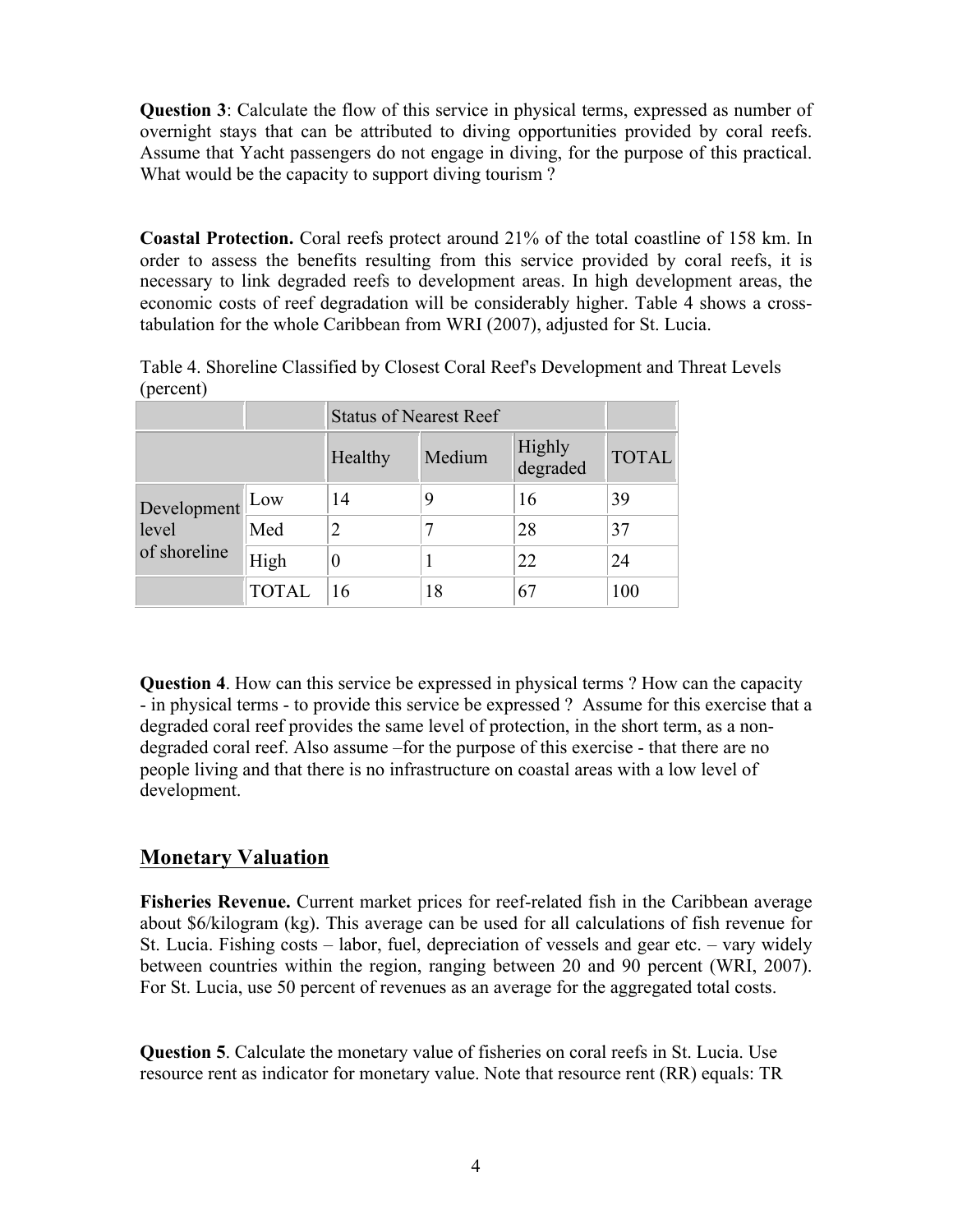(total revenue) - IC (intermediate consumption) – CE (labor costs) - CC (consumption of fix capita).

**Question 6**. Calculate the NPV of the capacity of the reefs to support fisheries. Use a market discount rate of 8% and a 20 years discount period. The formula for NPV is provided below (C are the net benefits in year t,  $r=$  the discount rate,  $T=$  the discounting period).

$$
NPV = \sum_{t=0}^{T} \frac{Ct}{(1+r)^{t}} = C_0 + \frac{C_1}{(1+r)^{1}} + \frac{C_2}{(1+r)^{2}} + \frac{C_3}{(1+r)^{3}} + \dots
$$

**Question 7**. Imagine that a large proportion (e.g. over 40%) of the St Lucian labor force would be working as fisherman. How does this influence the calculation of the resource rent ? And what would happen to the resource rent generated by fisheries in case it was managed as a pure open access, common pool resource where over time resource rents would be driven to zero ?

**Tourism**. The average diver spends about US\$2,100 in St Lucia per holiday trip, compared to US\$1,200 for tourists in general (WRI, 2007). Also for tourism, a resource rent approach can be used to assess the monetary value of the service. Expenditures relate to costs such as labor costs, intermediate inputs for the diving recreational sector (e.g. food supplied to restaurants and hotels), depreciation of tourism infrastructure (hotels, restaurants) and equipment rented to divers, etc. These costs can be assumed to be 65 percent of total expenditure (WRI, 2007).

**Question 8:** Calculate the value of the tourism service provided by St Lucian coral reefs and the NPV of the capacity of the reefs to support tourism. Use the same assumptions as in question 6 above. Note that multipliers are not considered in monetary valuation consistent with SNA.

**Coastal Protection.** To estimate the economic value of the shoreline protection services provided along a coastline, benefit transfer can be applied. In several studies, benefits of coastal protection from coral reefs have been calculated. Methods applied in these studies included (i) comparison of flood losses in areas protected and not protected by coral reefs; and (ii) assessments of costs of artificial protection of shorelines. These estimates ranged from about US\$2,000 to US\$800,000 or more for each kilometer of coastline protected by coral reefs. The value of the coastal protection service varies with the level of development along the shoreline, population density, and presence of a tourism industry. In your case study, use the following figures, see the Table below.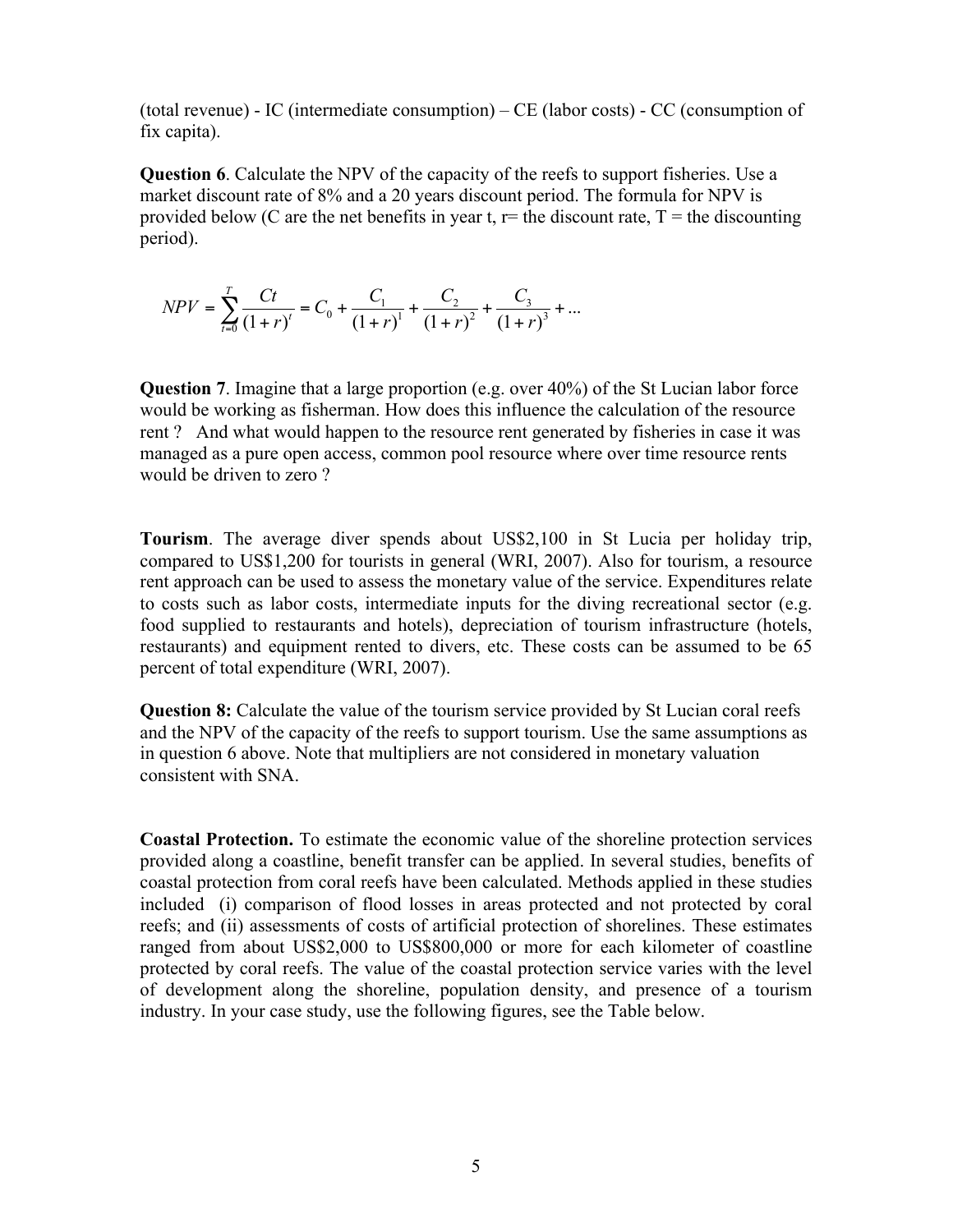| <b>Status</b>                         | Annual Benefits based on avoided |
|---------------------------------------|----------------------------------|
|                                       | damage costs (US\$ per km of     |
|                                       | coastline).                      |
| Low-development areas (fewer than     | US\$2,000 to US\$20,000          |
| 100 people within a 5-km radius)      |                                  |
| Medium-development areas (100 to      | between US\$30,000 and           |
| 600 people within a 5-km radius or    | US\$60,000                       |
| located within 5 km of a dive center) |                                  |
| High-development areas (more than     | between US\$100,000 to           |
| 600 people within a 5-km radius) used | US\$500,000                      |
| $\text{Source} \cdot \text{WRI}$ 2007 |                                  |

Table 5. Benefits of coastal protection by coral reefs

SOURCE:  $W \nR1$ ,  $2007$ 

To estimate the loss in coastal protection function, assume that shorelines adjacent to reefs under low threat retain 100 percent of their current coastal protection service; shoreline's near reefs under medium threat retain 90 percent of their current coastal protection function; and shorelines near reefs under high threat retain 80 percent of current service (WRI, 2007).

**Question 9.** What is the monetary value of the coastal protection service as expressed through an avoided damage cost approach ? Consider both flow and capacity for this service as well. Note that an alternative approach would be the replacement cost approach, which would estimate the value of this service on the basis of the costs of constructing alternative coastal protection structures. A critical consideration here is if it can realistically be expected that such structures would indeed be constructed. This will generally be the case if: (i) this is technically feasible, and (ii) if damage costs exceed replacement costs. For reasons of simplicity this practical uses the avoided damage costs only.

**Question 10**. Prepare an accounting table for the LCEU (Land Cover/Ecosystem Unit) 'Coral reefs' in St. Lucia. Note that a comparable table can be produced to record the capacity of coral reefs to provide these services. Is the accounting table complete ? (i.e. does it over all benefits provided by coral reefs?). Which service may be missing ?